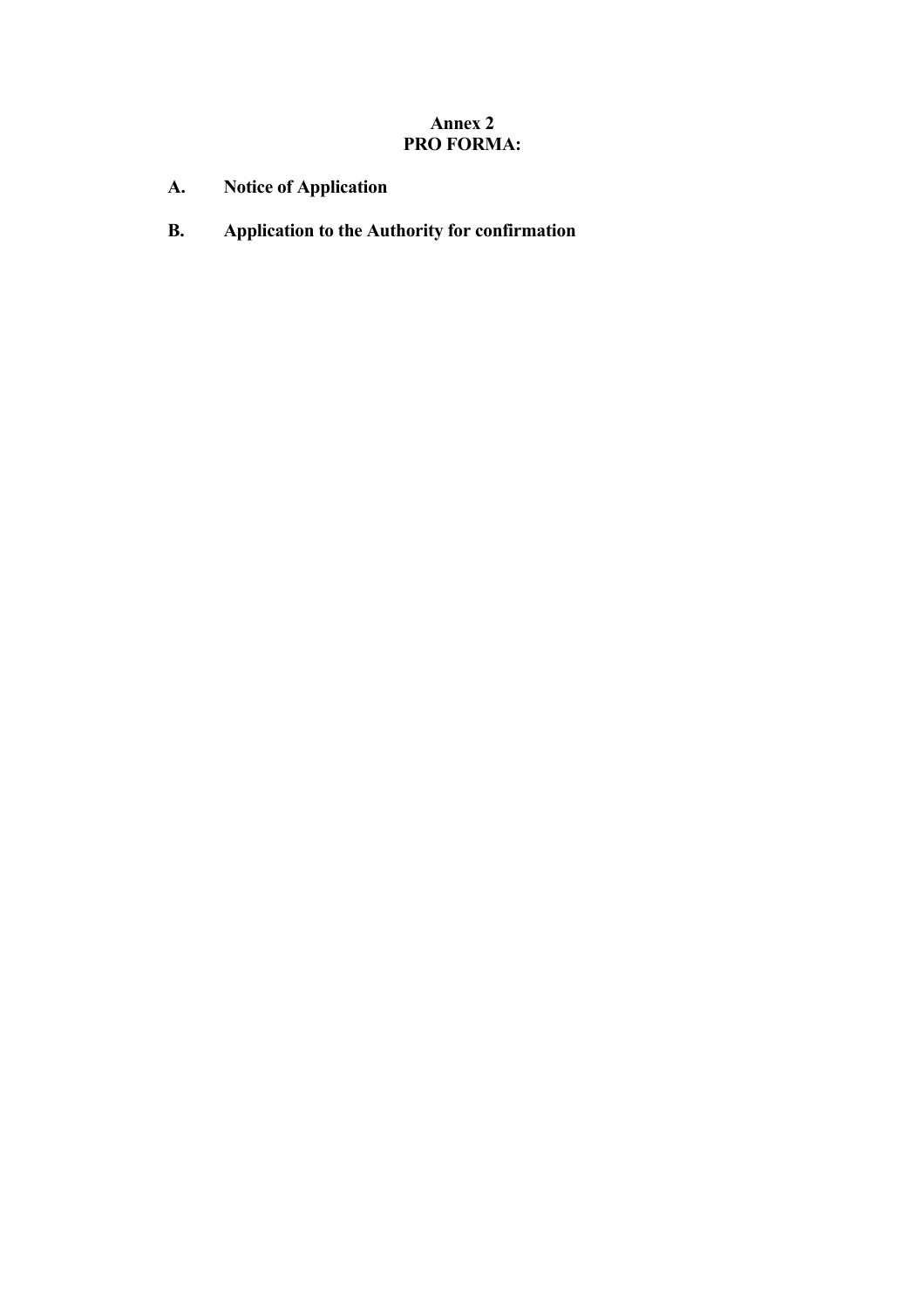#### **Annex 2A**

*Publication of Notice of application to the Authority for confirmation of a transfer in the London, Edinburgh, or Belfast Gazettes and in any newspapers as directed by the Authority.*

------------------------------

## **BUILDING SOCIETIES ACT 1986**

## **Notice under paragraph 7 of Schedule 17 to the 1986 Act**

Notice is hereby given that ................ Building Society, Register No...............B, whose principal office is at ................................................, desires to transfer its business to ..................., and that the society has applied to the Financial Services Authority to confirm the transfer.

Any interested party may make written representations to the Authority and/or give notice of intention to make oral representations to the Authority with respect to the application. Written representations and notices of intention to make oral representations should be received by the Authority at 25 The North Colonnade, Canary Wharf, London, E14 5HS by ........................... 20....Oral representations will be heard by the Authority on ..........20.. at a time and place to be determined by the Authority.